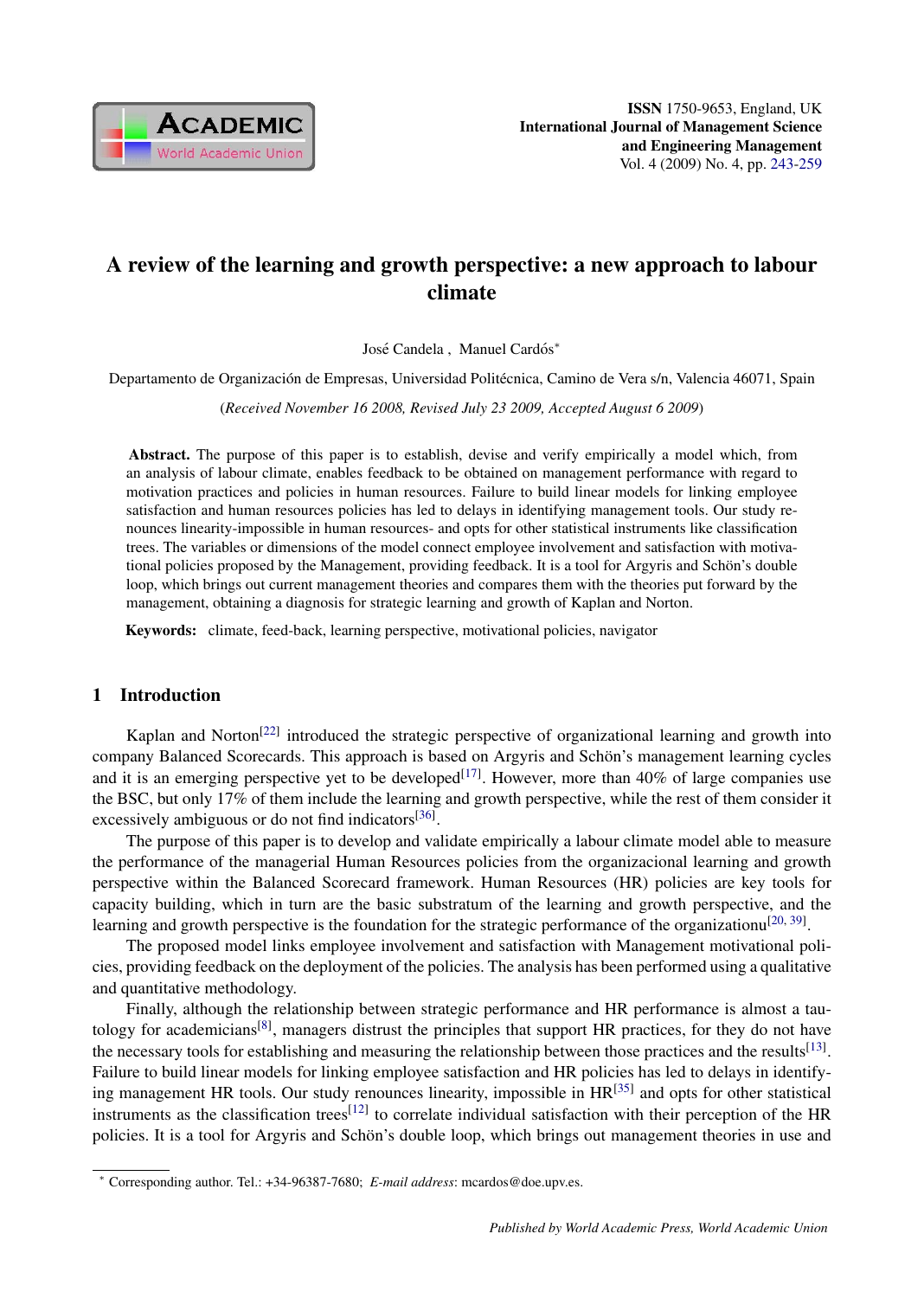compares them with the theories put forward by the management (proclaimed theories, e.g. what they intend to implement) obtaining a diagnosis of management efficiency and data for strategic learning and growth.

### 2 Review of the literature

The BSC is used to describe and communicate strategies, and not to formulate them $^{[23, 29]}$ ; its goal is to align the organizational performance to the strategy, and its scope is the execution of the strategy<sup>[34]</sup>. The authors of BSC reached the conclusion that "new marketing and organizational concepts, inter alia, fail when implemented because they do not take the human factor into account"<sup>[19]</sup>. "Only by taking the human factor into account, can managers understand how the pieces of the strategy fit together"<sup>[19]</sup>. But theories to manage human resources are implicit for the most part and not comprehensible out of context<sup>[3, 37]</sup>. To understand how the pieces of the strategy fit together, the managers need to explicit the theory they state that gobern their performance and compare them with the rules that make sense of the actual organization behavior<sup>[20]</sup>.

Managers learn by doing, by observing other people and by experimenting. This trial-error process implies uncertainty<sup>[42, 43]</sup>. Scoreboards attempt to reduce uncertainties because they connect different line levels<sup>[5]</sup> and they monitor the chain of relations which lead to results<sup>[3]</sup>.

Mintzberg[28] has developed a correlation between strategic positioning of organizations and the basic learning strategies which they use for building competencies.

Capelli and Crocker-Heffter<sup>[7]</sup> have researched on the correlation between human resources practices and the strategy the company adopts, reaching down "to the specific practices, and their effectiveness for the development of the organization in defined strategies". Starting from this author, this paper reviews the BSC as a tool for aligning human capital with business processes through human resources practices<sup>[22, 29]</sup>. HR practices that align processes and human capital are specific to the values of those processes and, therefore, to the strategy they serve, this alignment results in labour values, or specific labour climate  $[22, 29]$ .

#### 2.1 Labour climate as an organizational diagnostic tool

The theoretical foundations of Human Resources that underlie our work rest upon four basic principles that govern the behaviour of these resources, though combined in a novel manner. Firstly, the principle established by March and Simon<sup>[41]</sup> is that decisions depend on the perceptions of the individuals.

The second principle is based on Argyris<sup>[2]</sup> and states that for an individual to perceive a fact he has to be attentive to the tasks performed by themselves and their implication, that is, involved. Moreover, being involved is one basic principle of learning $[14]$ .

The third principle can be expressed as people learn and develop their work roles in groups and the group creates lateral or environmental pressure on individuals<sup>[3]</sup>.

Finally, the impact of motivated actions by a company creates context. Harmony of this context with individuals' abilities and informal organization is translated into an environment, or climate, which influences individuals and their performance<sup>[1, 5, 8]</sup>. The concept of climate has its roots in social psychology and is determined by the way the incentive structure or the perceived support of superiors and peers affect the employee's motivation and behaviour<sup>[22]</sup>. Based on this last concept, Campbell et al.<sup>[6]</sup> developed a diagnostic performance model of an organization. Subsequent developments to these authors state that:

- The labour climate reflects the alignment between HR practices and business processes leading to financial results[22] .
- The climate is the perception that employees construct of events, practices and procedures within the organization, identifying behaviours they understand which are reinforced and those that are demotivated $[1, 5, 15]$ .
- In turn, HR policies affect employee satisfaction<sup>[15]</sup>, because they affect the perception of fairness, a deep-rooted component within the climate.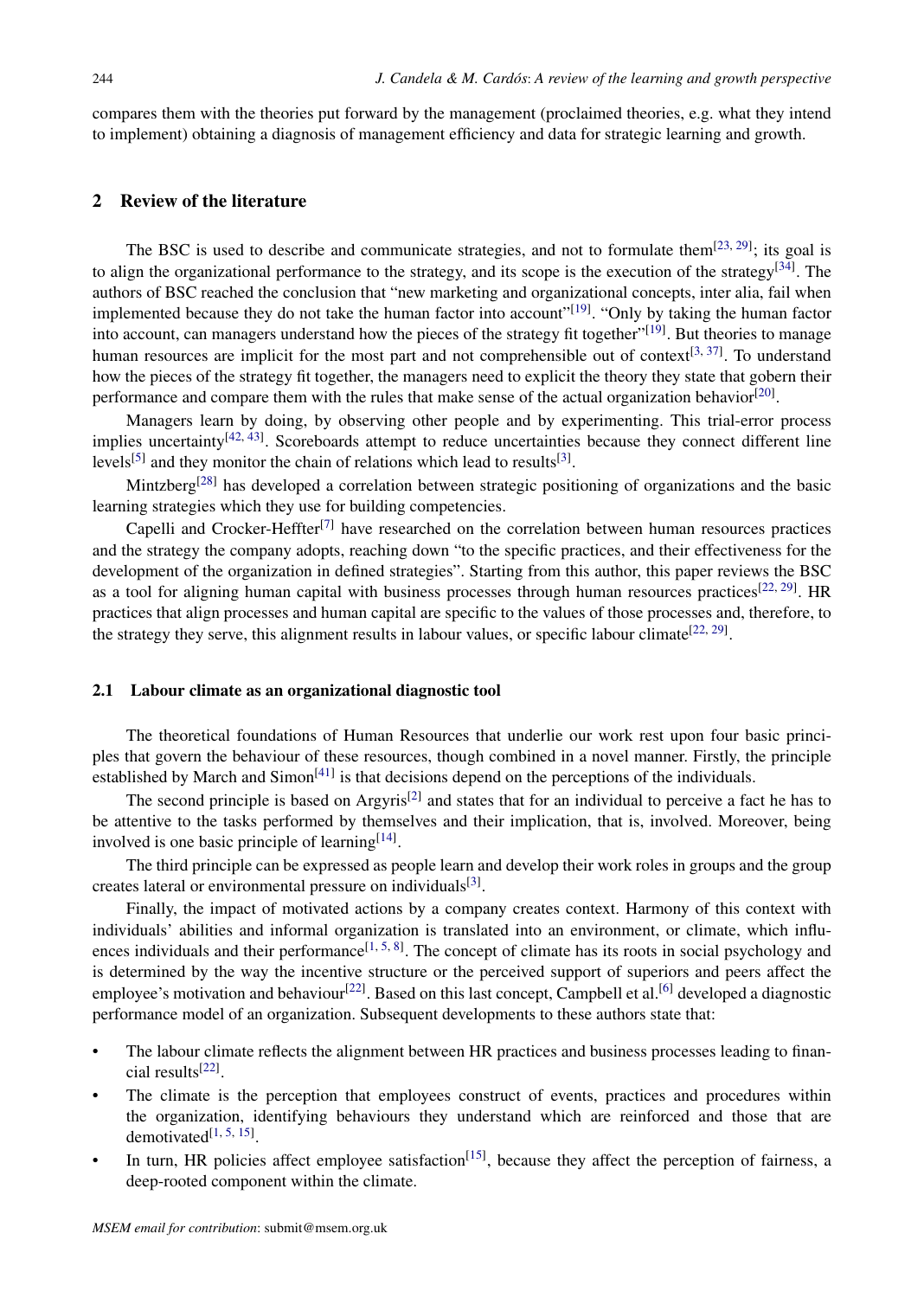Consequently, for labour climate analysis to be useful as feedback on executive performance, models with variables which reflect management motivational policies and informal organization must be used. Measurement of these variables or dimensions must be capable of comparing the design of HR policies carried out by the Management, with the perception that employees have of the policies which affect their satisfaction<sup>[1, 5, 6, 22]</sup>.

### 2.2 Learning and growth perspective of BSC

The Balanced Scorecard is a tool for training management in the causal relations between performance perspectives leading to financial results. Kaplan and Norton<sup>[18–20]</sup> build a strategic architecture scheme on causality relations between the four perspectives of their Balanced Scorecard (financial, customers, processes and learning and growth). They believe that "the learning and growth perspective" is the substratum and support for the other three, because it is the sphere where organizations build effective behaviours, based on their ability to coordinate employee capabilities<sup>[17]</sup>. Feedback brings out "theories-in-use". The Balanced Scorecard is configured so that the theories underlying management decisions can be checked against the explicitly formulated theories on causality relations between the four perspectives<sup>[3]</sup>. Kaplan and Norton, however, do not give any examples nor an adequate theoretical proposal for the basic perspective (that of learning and growth), which diminishes the practical effectiveness of their tool<sup>[33, 38]</sup>.

The BSC is a tool that has four characteristics: (a) by means of relationship maps, the BSC helps managers to understand the relations among perspectives that guide strategy execution actions<sup>[21, 23]</sup>; (b) the BSC provides a basis for dialogue and staff-line co-operation; as it is a tool for measuring the implementation of processes, the BSC builds its foundations by linking, through objectives, goals and indicators, the formulation of the strategy to its execution<sup>[23, 24, 29]</sup>; (c) the BSC is used to align policies and processes with the strategy; once the processes being critical for the success of the strategy have been identified, this tool allows correlating those processes with the intangibles on which they rest<sup>[23]</sup>; and (d) the BSC is a tool that can be used for communicating values associated to the strategy<sup>[3, 17]</sup>.

In the Kaplan and Norton perspective, learning may be defined as detection and correction of errors<sup>[3]</sup>. It connects the theories on organizational learning with HR Management practices, as first instance subjects of organizational learning. These practices are developed in four levels:

- The learning and growth perspective aims to be a mean of introducing and spreading new organizational concepts<sup>[17]</sup>. In fact, the BSC arose from the need to integrate the different indicators powered by new TQM practices<sup>[17]</sup>. The Balanced Scorecard attempts to match these new concepts to theories in use which gave rise to the problem, enabling the emerging theories to have access to management and be disseminated throughout the organization<sup>[17]</sup>. The feedback structures of the BSC are conceived to provide continuous information on the validity of the assumptions that support the execution of the strategy [24].
- Team building is promoted by the perspectives of the Balanced Scorecard as they guarantee that the feedback from strategy implementation problems reflects their across-the-board nature, stressing the need for cooperation between areas for the analysis and solution of problems<sup>[3, 19]</sup>. Due to its construction methodology and its configuration, the BSC is a tool for the unification of staff and line cultures  $[17, 22, 24, 29, 34]$ .
- Feedback shows new opportunities for learning. Both within the organization and, especially, in its environment, opportunities arise and new theories must be taken on board by the Management. The Balanced Scorecard will show not only the need for new processes, but new employee capabilities. By relating processes to intangibles based on the competencies of certain jobs in the organization, the BSC allows to build up profiles of the skills and knowledge of the employees in relation to the key strategic processes<sup>[22]</sup>. Staff involvement policies will be critical for teams to decide to match their learning to processes<sup>[3]</sup>.
- The fit between the people and the processes of the organization results in values, and in a climate as a organizational system perceived by the employees made up of meanings, suppositions and values<sup>[22]</sup>. Therefore, the BSC communicates the essential values to the group of people who make things happen, focusing efforts toward the critical elements of each perspective<sup>[5, 29]</sup>. In the learning processes necessary for linking the critical processes to the intangibles, we can identify distinctive values which are communicated to human resources through their implementation policie<sup>[7, 28, 39]</sup>, such as: (a) efficiency and sense of work; (b) creativity and sense of risk; and (c) empathy and customer service.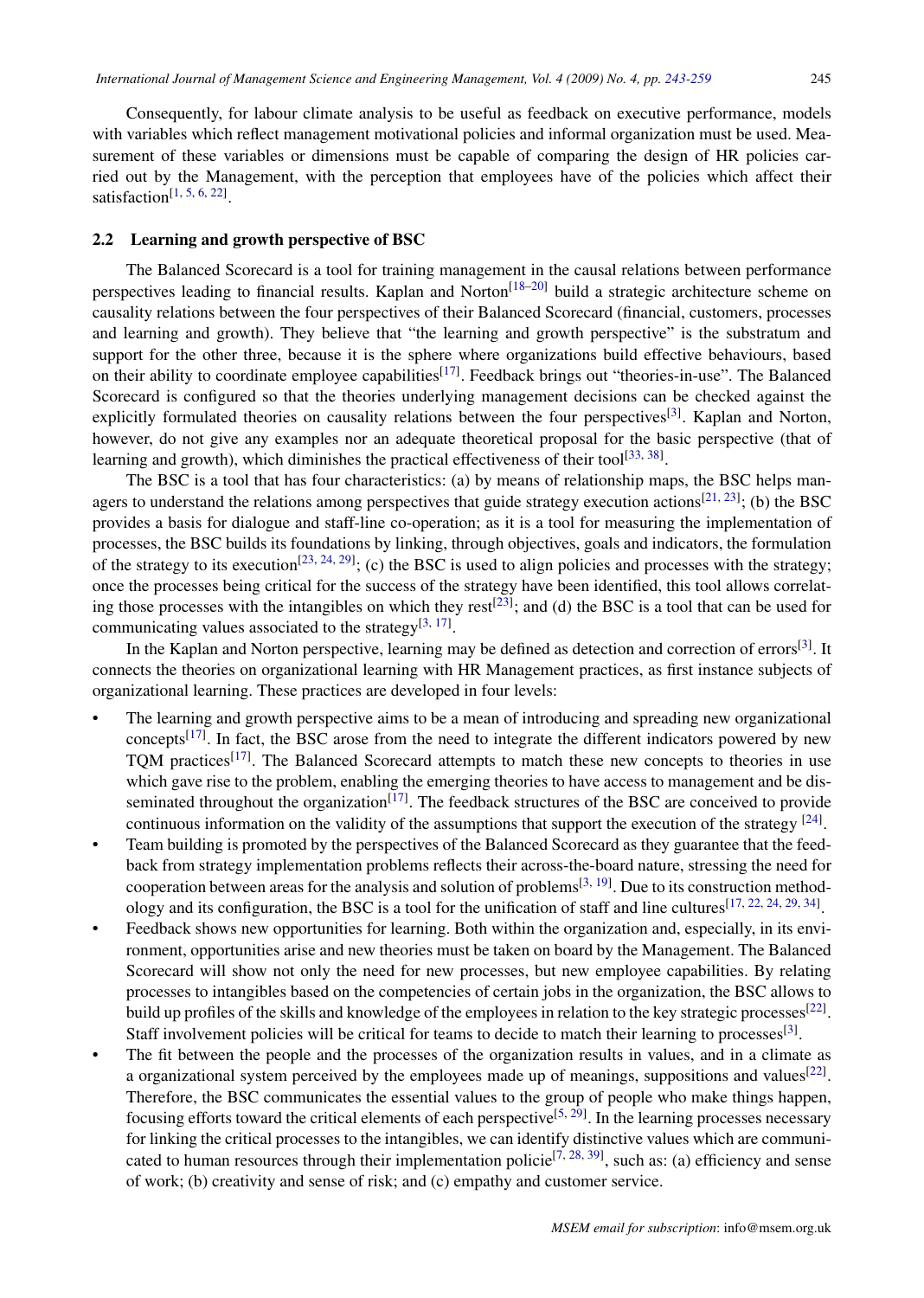As can be seen from the previous four levels of the learning and growth perspective, a model of TQM is implicit in the  $BSC^{[17, 23, 29, 32]}$ .

### 2.3 Fit of the strategy to HR values

Kaplan and Norton<sup>[21]</sup> agree with Mintzberg<sup>[28]</sup> on the view of strategy as a fit between product and market<sup>[32–34]</sup>. The causality chain which leads to the creating of competitive advantage is implicit in the decisions for resource organization. According to this view, the position or fit between products and markets creates loyalty between brand and customers, and acts as a predictor for learning required for building particular competences. According to [22, 28, 30] and [34] the basic strategies are:

- Strategy based on massive provision to the market of standardized goods (commodities).
- Segmentation strategy.
- Niche strategy.

However, in practice the fit is usually imperfect, so reinforcement measures are needed to improve it. These measures are summarized in three learning strategies<sup>[28]</sup>:

- Learning to improve the experience curve.
- Learning to know customers' needs better.
- Learning to obtain an advantage from the complementarities that come from the different parts of the strategy.

These learning strategies may be recognized in distinctive values, which are communicated to human resources by the policies<sup>[28, 39]</sup> as: (1) efficiency and work sense; (2) creativity and risk sense; and (3) empathy and customer service.

The learning perspective is based on the usufruct of intangibles (such as human capital) by means of the processes in which they are involved<sup>[5, 22]</sup>. The alignment between the performance perspective and the learning perspective is carried out by means of performance drivers; and for the alignment between HR and processes, the performance drivers are human resources practices<sup>[32]</sup>.

The set of intangibles that create value is the idiosyncratic context of a specific strategy (for example, HR practices and information technologies which coordinate them) $[22]$ . A system of management interfaces between perspectives is created, linking the intangibles, the resources on which they are based, and their management policies<sup>[22]</sup>. The relationship between HR practices and critical processes, made explicit by the BSC, focuses the values and culture of performance necessary for the alignment between the learning and growth perspective and business processes<sup>[21]</sup>. Research have revealed correlation between human resources policies and values associated with the strategy; we highlight the work done by Capelli and Crocker-Heffter<sup>[7]</sup> on several packaging, insurance, consultancy and sports organizations. Tab. 1 is based on this work.

Table 1. Correlation between policies and organizational values, according to [7]

Management support (procedures, instructions, communication systems, training, security etc). When this set of practices is dominant in management it will be associated with:

- ① Paternalism or management control.
- ② The pioneering character of the creation of a new company.

③ Centralization to cope with crisis situations.

Reward (salaries and incentive schemes, careers, etc) is easily associated with:

① Efficiency standards.

② But also, with the achievement of objectives.

Initiative and scope of decisions allowed by the organizational design, which are associated with:

- ③ Expert independence.
- ④ Risk taking.

Lateral opening of the organization, support from peers and supervisors, solidarity and informal communication, is associated with values of cooperation and team work.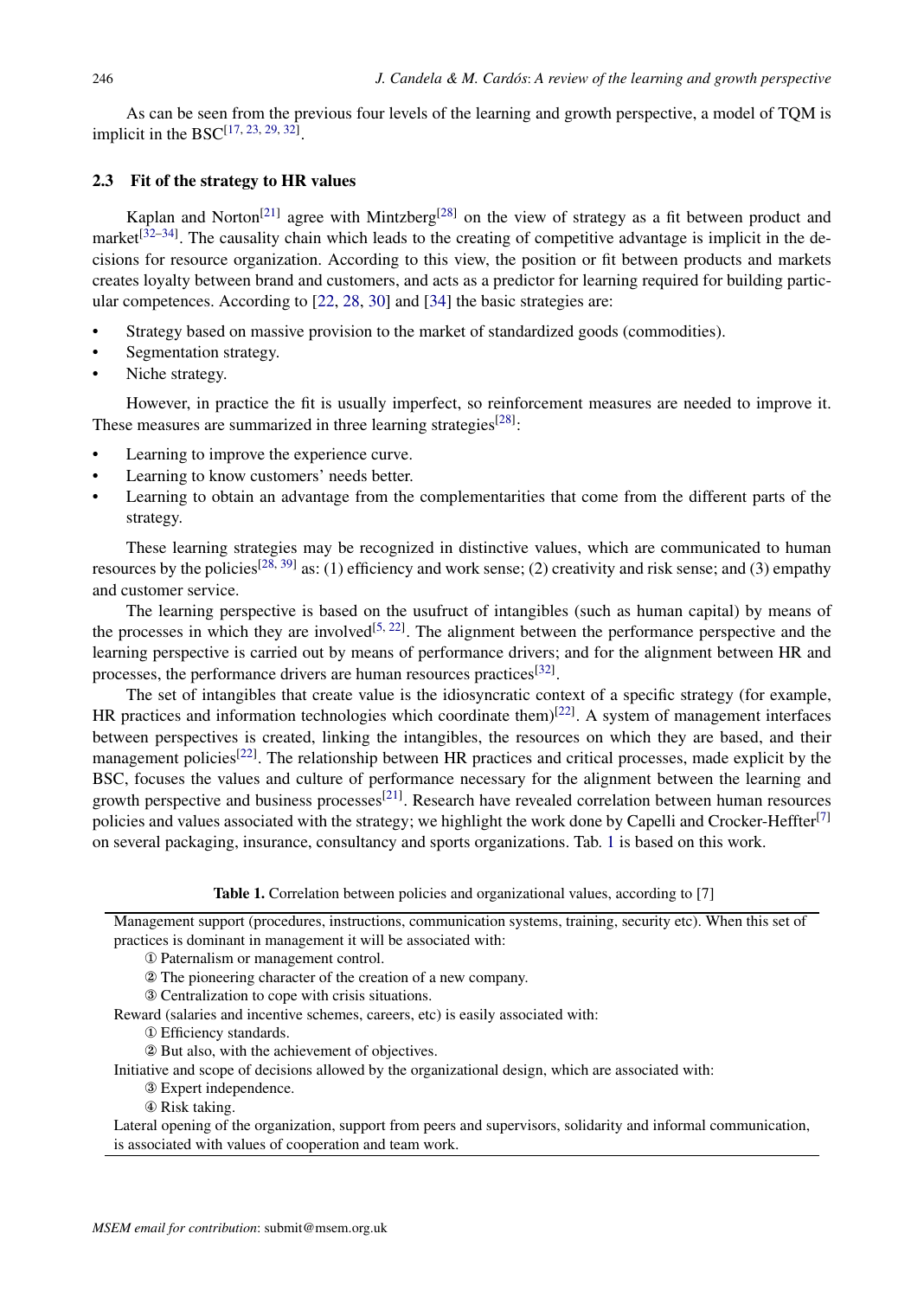### 2.4 Recent studies on the fit of the strategy to HR policies

According to the increasing importance of the intangibles management and the supporting HR policies, managers will need tools for the selection and control of the motivational policies on which to focus their efforts<sup>[7, 10, 12]</sup>. In this perspective, Mc Duffie<sup>[10]</sup> argues that the formulation of contingencies associated with the strategy prescribe a particular design of the business processes, which are linked to a specific set of human resources policies<sup>[10]</sup>.

Mc Duffy's approach is consistent with the strategic architecture proposal for the BSC of Kaplan and Norton<sup>[19, 21, 22]</sup>. In the learning perspective, the human resources motivational policies play a critical role in the fitting of behaviours to company strategy (external fit)<sup>[12, 30, 34]</sup>.

Consequently, the policies drawn up by the management are based on hypotheses of human behaviour and perception<sup>[7, 29]</sup>. These hypotheses are assumptions of correlation between policies and behaviours, also called as management navigators; these hypotheses enable BSC learning and growth perspective indicators to be built and allow feed-back and feed-forward<sup>[29, 32]</sup>. The BSC provides a very appropriate container for the hypotheses on HR policies obtained from the theory, for it contains the three tools for strategic control<sup>[29]</sup>: (1) it carries out a performance diagnosis; (2) allows to establish indicators that raise the alarm among the management when the degree of uncertainty reaches the defined limits; and (3) provides learning on the three performance perspectives, emphasizing the implementation indicators.

The deployment of the implementation maps of the BSC strategy helps to understand the process by which the intangibles relate to the process and customer perspectives, yielding financial results. Human capital, which is a heterogeneous resource<sup>[16]</sup>, fits the processes through HR practices<sup>[22, 23]</sup>.

Finally, studies carried out by Rayton<sup>[35]</sup> have shown that employee satisfaction correlates with customer service and that involvement does so with self-learning. Both elements, in turn, depend on the influence of external factors, implicit in HR policies, the learning perspective (as an appropriation of knowledge by the company and by the employees) establishes a sound base for involvement<sup>[39]</sup>.

#### 3 Proposals

Our proposals seek to build a tool to obtain a diagnosis of management effectiveness and also guidance for management on actions for change. Our methodology is based on a comparison between the theories in use, driving HR the actual motivational policies, and management objectives, which supposedly guide organizational strategies and the motivational policies. Usually we talk about motivational policies and not about HR policies because our research does not encompass organizational factors, such as personnel selection, which are components within the HR management toolbox<sup>[35]</sup>.

# 3.1 Proposal 1: The climate may inform on the in use HR motivational policies, through the perception that employees have of the proclaimed policies

The in-use policies are the implicit rules that make sense of the managers' behaviour. As Argyris<sup>[3]</sup> states, organisations do not base their performance on employee satisfaction, but on the type of involvement which is specific for each particular business strategy<sup>[7]</sup>. Obviously, involvement lays on the satisfaction of some of the needs of these employees, but should not be confused with them. Specific tools for analysing involvement must use climate models based on motivational practices and informal organization. These climate models provide a scheme for classifying motivational policies<sup>[1, 21]</sup>. In this paper only four dimensions are put forward:

- Management Support (M).
- Expected reward (R).
- Empowerment (E).
- Lateral support (L) from the rest of their colleagues and supervisors.

This model can be shown as a tetrahedron (Fig. 1) where: (a) each of the vertices represents one of the four climate dimensions, (b) the pyramid rests on the exercise of management or leadership (M, R and E); and (c) the final vertex represents the correlation between formal and informal organization (L). We have developed a questionnaire, shown in the Appendix, to measure the labour climate dimensions.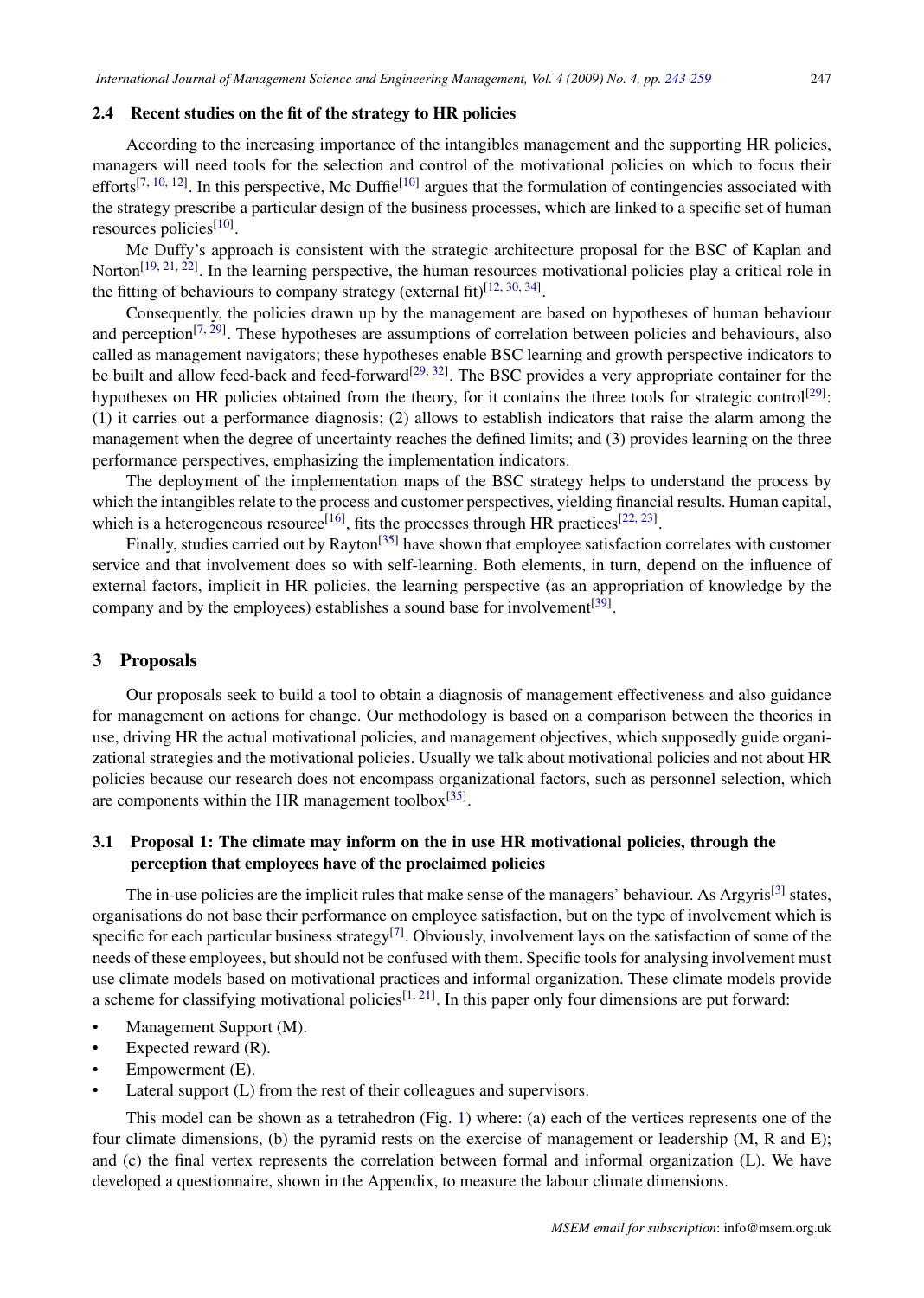# 3.2 Proposal 2: HR motivational policies can be correlated with learning and growth activities of the organization

As we have seen below, the BSC is based on TQM processes: Knowledge is raised from intuitions about inconsistent actions, is shared in groups, is included by line cooperation and staff and ends up as management learning crystallizing in news ways of doing things.

Fig. 2 represent a simple learning model, based on TQM, which shows concisely and in a handy way the set of common activities for the majority<sup>[11]</sup> of organizational learning models:

- In practice people find problems they need to solve, even questioning the rules on which the activities are founded or the services provided. People discover in their environment new opportunities to solve these problems, or to undertake the activity in a more efficient way, thus creating implicit expert knowledge.
- People, in groups or in teams, discuss and share experiences of problems and solutions, sharing knowhow which is implicit knowledge to a great extent.
- Organizations, via their supervisors and experts, evaluate achievements and disseminate those they deem valuable. They can draw up performance models derived from knowledge acquired from their members. They use existing explicit knowledge to do this, creating procedures understandable to those people who have not participated in the discussion and problem-solving process.
- Finally, when existing procedures are changed because of management decisions, the new knowledge becomes routine through practice.



Fig. 1. Labour relations pyramid, based on [6] Fig. 2. A simple learning model based on [31] and [9]

HR practices are found in the substratum that allows the performance of the strategy, since they serve to align human capital with processes<sup>[22]</sup>. These are the drivers of the alignment between learning and processes<sup>[32]</sup>. Tab. 2 summarises the influence that motivational policies exert on HR behaviour in learning activities.

|                                           | <b>Motivational Policies</b>                          |    |    |                  |  |
|-------------------------------------------|-------------------------------------------------------|----|----|------------------|--|
| Learning Activities                       | Management Support Reward Empowerment Lateral Support |    |    |                  |  |
|                                           | (M)                                                   | K) | 上) | Œ.               |  |
| Identify opportunities for improvement    |                                                       |    |    |                  |  |
| Development of solutions                  | $^{++}$                                               |    |    | $^{\mathrm{++}}$ |  |
| Dissemination throughout the organization | $^{++}$                                               |    |    |                  |  |
| Consolidation into routines               | $^{++}$                                               |    |    |                  |  |

Table 2. Correlation between motivational policies and learning process activities

The very need to achieve will drive people to identify solutions to problems<sup>[26]</sup>. We can say that once the guidelines and instructions for the job are provided, the person in the position will respond to: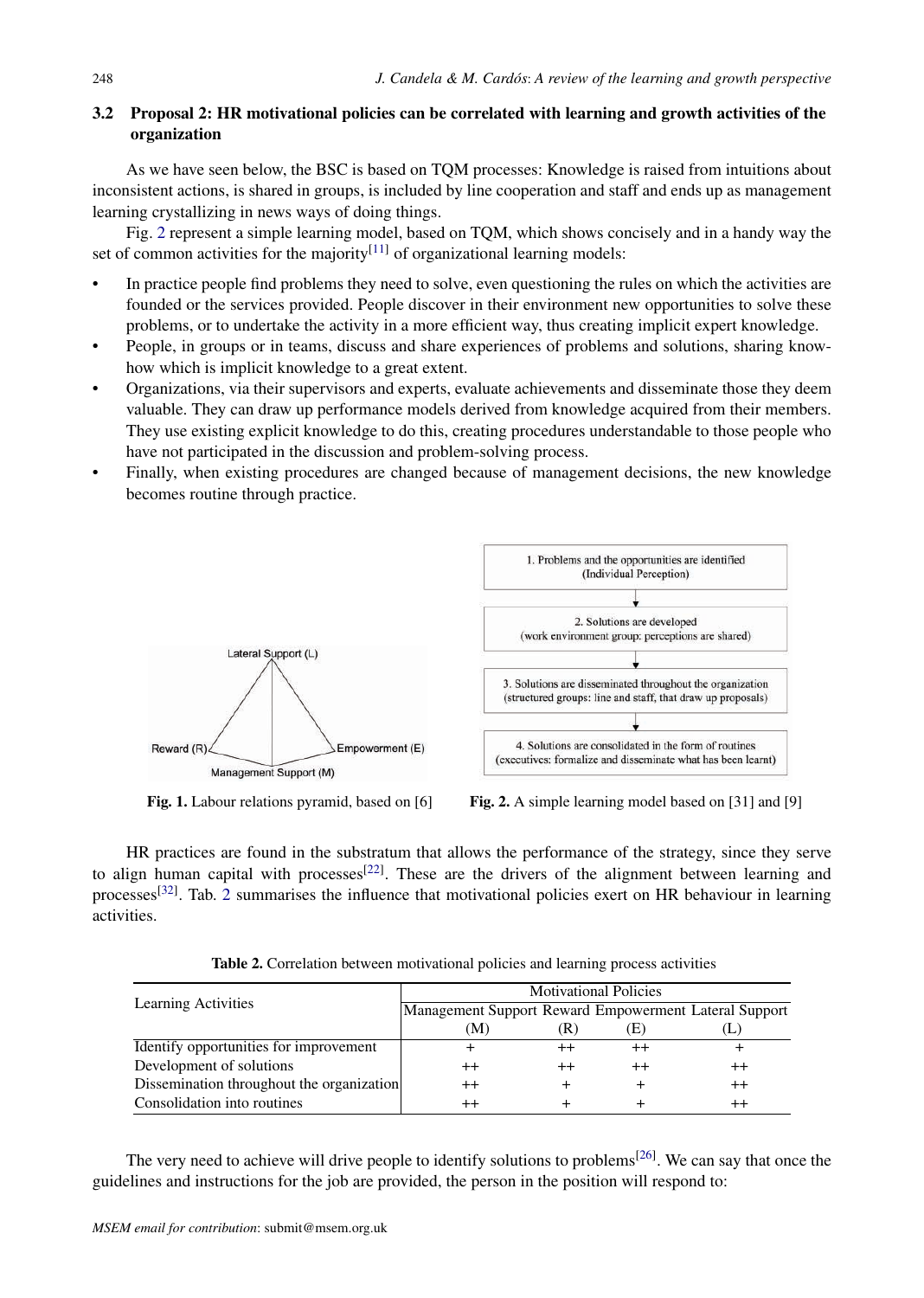- Rewards, which confirm individual initiatives.
- Initiative granted, which restricts the performance of activities enabling learning.

The development of solutions to problems closely correlates with policies for motivating work in groups<sup>[9]</sup>:

- Management support, which provides time and resources for teamwork activities.
- Cooperation loops for finding solutions, which prescribe the levels, both individual and organizational, for learning activities.
- Reward, which provides an incentive for group work.
- The risk-taking option and experimenting with solutions.

And dissemination of new knowledge through line and staff collaboration responds positively to the following stimuli<sup>[9, 31]</sup>:

- Resources which management provides (time and others).
- Lateral predisposition of the Organization (formal and informal).

Consolidation or institutionalization of organizational learning is a prerogative of Top Management<sup>[9, 40]</sup>. On the other hand, the informal organization may put up resistance to new rules, but not implement them<sup>[40]</sup>.

## 3.3 Proposal 3: Objectives of the learning and growth strategic perspective may be expressed in the form of HR motivational policy packages

We can postulate that there is a functional correlation between HR policies and employee satisfaction. Rayton<sup>[35]</sup> defines employee satisfaction as the degree of a feeling of loyalty to the organization which an employee has, and postulates that we cannot know its particular form or even its nature. However, based on numerous studies<sup>[35]</sup> we know that the function exists, so we can state that:

$$
S = f(M, R, E, L)
$$

Feedback obtained from labour climate analysis, set out in this way, tells us of a link between the satisfaction of individuals and a combination of motivational policies (M, R, E, L). These policies should be designed to motivate the members of the organization to increase the performance of learning activities.

As a sample, Tab. 3 points out different pairs of motivation policies that are consistent with each of the basic learning strategies.

Table 3. Correlation between policies and basic learning strategies, based on [7] and [28]

Learning to improve the experience curve: Operators of standardized activities in the production of mass consumption items and services must learn simple, well designed tasks, and respond to financial efficiency incentives:

① M: management support.

② R: reward for efficiency.

Learning to understand customer needs: People suitable for providing home help services need to learn to take decisions, follow rules and become involved in their duties:

① M: management support.

② E: empowerment for risk-taking and involvement.

Learning to take advantage of complementarity arising from different parts of the strategy: Activities which require close cooperation between people in different parts of the organisation will respond to:

① M : management support.

② L: lateral support.

The combination of factors will show us something about the in-use strategic objectives, and about consistency with proclaimed strategies. In accordance with research by Capelli and Crocker-Heffter<sup>[7]</sup>: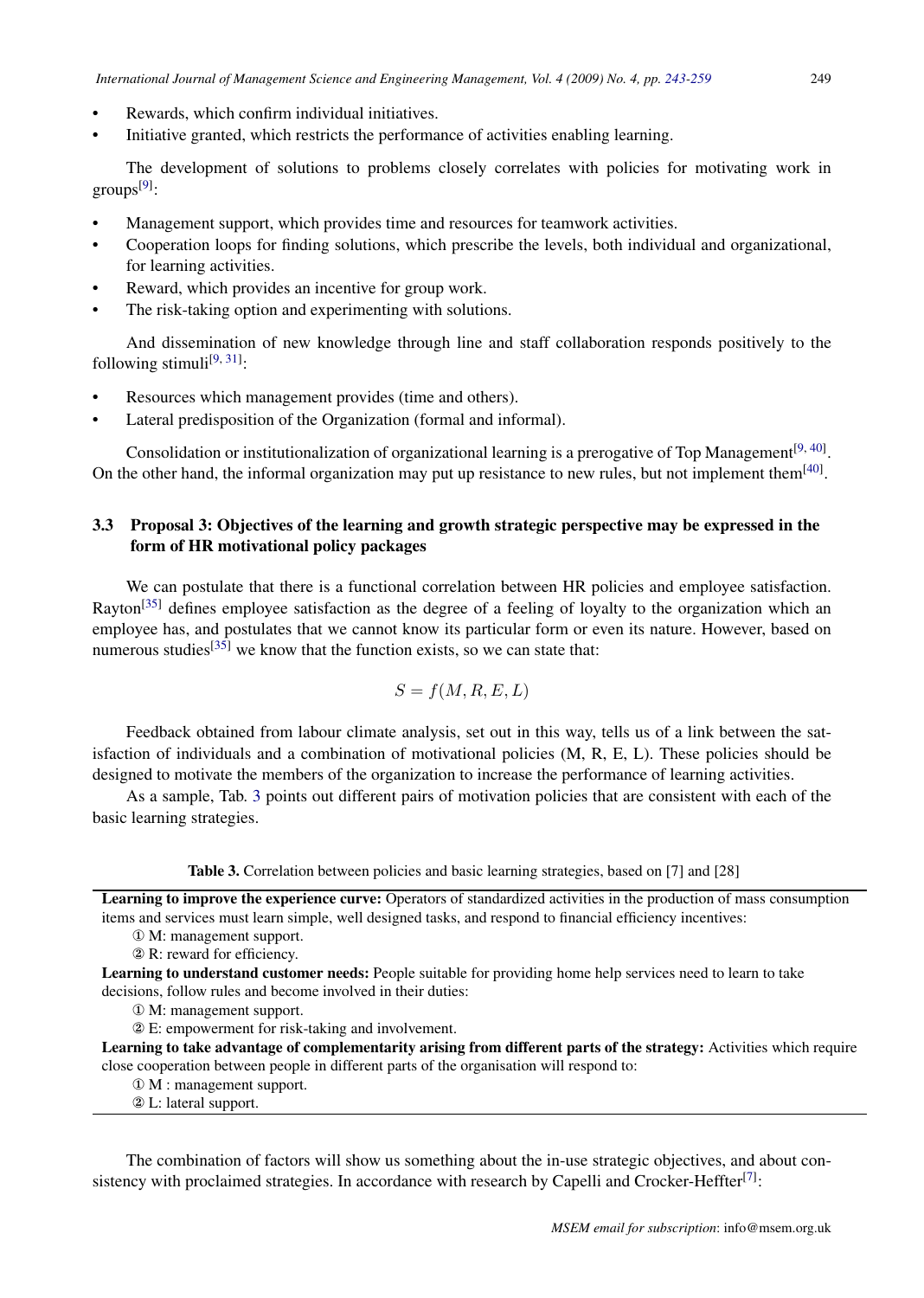• Human Resource Management supported by Management Support (M) and Reward (R) matches well with efficiency orientated values.

① Management support is manifested in the form of work procedures and instructions financial incentives will boost efficient learning. Initiative allowed in operational posts will be restricted to the improvement of a few activities.

② Learning in post will be restricted to a small group of direct operatives and supervisors. These latter will channel the improvements to the staff and the line, which will improve existing routines. Management support will confirm its consolidation in existing procedures and will close the process in Fig. 2.

• Human Resource Management founded on Management Support (M) and Empowerment (E) will match better an organization in which customer service values predominate.

① Rules and resources made available to employees will define the limits and specifications of the service. However, a direct relationship with customers forces initiative to be shown to find solutions.

② Customer needs and solutions applied to problems are channelled from the service operatives to the line. The process continues as in the previous case, but the direct operative remains in possession of a piece of knowledge which staff needs to consult.

• Human Resource Management founded on management support (M) and lateral support (L) would encourage teamwork values. In general, every activity involving connecting different parts of the organization, or sharing knowledge generated by different activities, needs time and other kinds of resources which can only be obtained with management support. In the two previous cases we have seen that collaboration between the line and staff is necessary for the improvements in one case, and new solutions in the other case, to become organizational knowledge.

As a norm, the mix of HR policies will be simpler in the strategies aiming at efficiency (costs leadership) and more complex in those ones based on differentiation or on customer servicer<sup>[34]</sup>. The combination of the three basic strategies will enable us to manage usually more complex realities. For example, Management Support (M) will provide objectives and resources, Reward (R) and Empowerment (E) will match a situation in which experts dominate, for example on projects. In this last case, Lateral Support (L) will be essential for the performance of multidisciplinary projects<sup>[27]</sup>. Performance indicators must reflect the characteristic nature of a particular business strategy<sup>[18]</sup>. This means that, in accordance with Capelli and Crocker-Heffter [7], Mintzberg [28] and Guest et al. [13] that we deem the difference between service and production important in the formulation of HR policies. The same must be considered when dealing with flexibility strategies in relations with the environment, as opposed to strategies which basically seek efficiency.

### 3.4 Proposal 4: Some quantitative tools for analyzing labour climate may be useful

Although a satisfaction analysis is used as an indicator in many Scorecards, this tool is only really useful when it provides information about specific motivational variables which drive the learning of basic competencies needed for business strategies<sup>[7]</sup>.

Studies carried out to try to establish functional correlations between motivational policies and organizational performance have failed to identify any particular policy packages which are more efficient than others<sup>[13]</sup>. Our opinion is that they have tried to avoid the problem of contingency, the basis of Capelli and Crocker-Heffter's<sup>[7]</sup> study and have tried to drastically reduce its complexity, in search of linear relations by means of regression analysis, giving rise to very partial or null and void results<sup>[12]</sup>.

Some covariance studies that have been carried out prove that there are external factors influencing satisfaction, involvement and performance at the same time, and that this correlation is idiosyncratic. These external factors are implicit in HR policies. The analysis of specific HR packages regarding organizational strategy can be carried out using suitable techniques that avoid the existing type of specific relation which remains unknown<sup>[35]</sup>.

Classification trees have been used recently in  $HR^{[12]}$ , We have applied this technique in several studies since 1999 as a consultancy tool. The objective was to obtain organizational performance indicators in the learning and growth strategic perspective, as understood by Argyris<sup>[3]</sup> and Kaplan and Norton<sup>[19]</sup>. This statistical tool avoids the formulation of the relation between the HR policies and the employee satisfaction, opting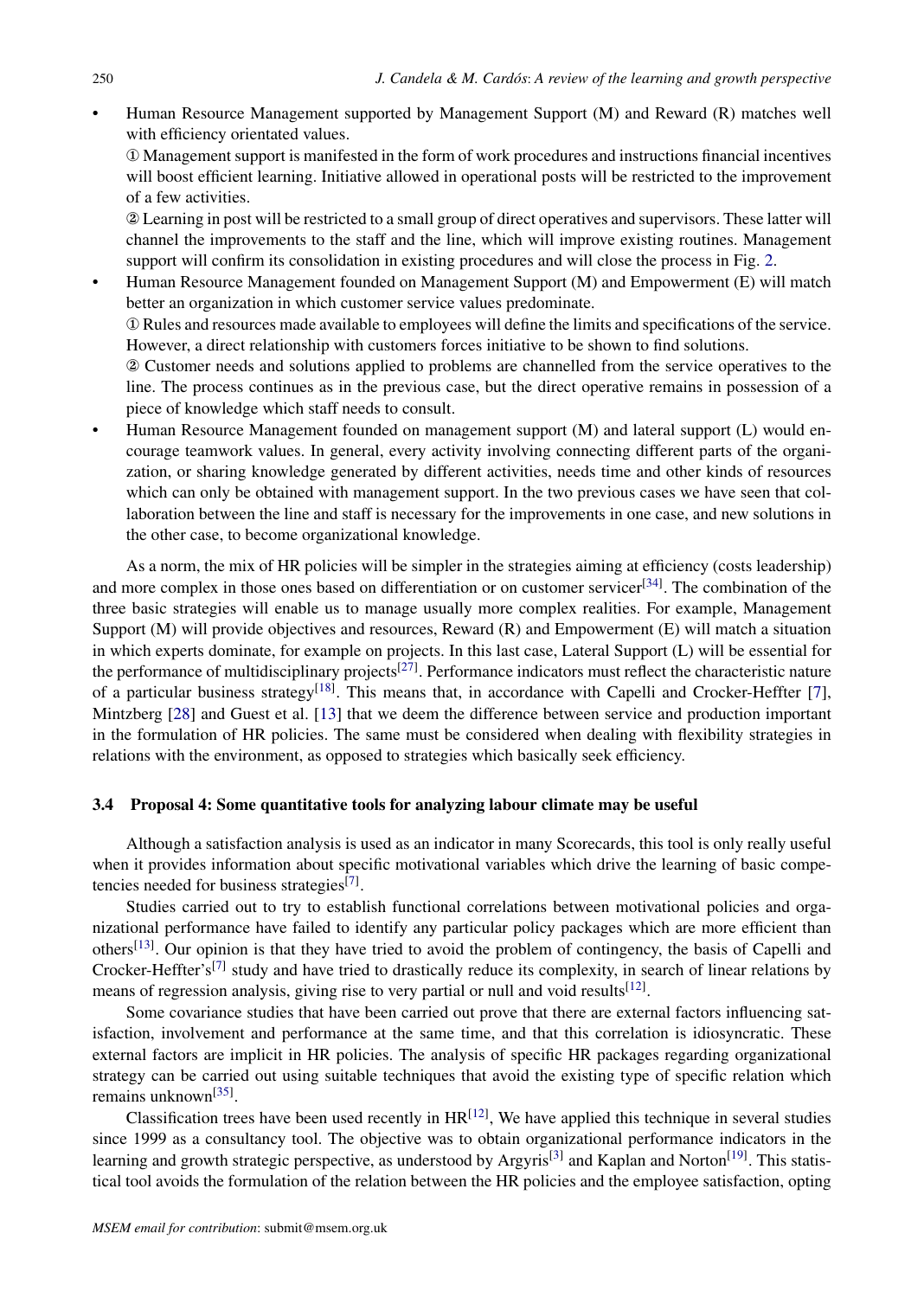for classification techniques and criteria. As a result, it is possible to predict the employee satisfaction based on the HR policies and using the fraction of misclassified cases as a measure of the goodness of the fit. Hence, we postulate that:

- There is a correlation between satisfaction  $(S)$  and HR policies  $(M, R, E, L)$ .
- Conclusions can be drawn about the factors which vary in relation to discrete, positive and verifiable values of S, and factors whose correlation is negligible.

Our model does not postulate a priori form of the function, it only sets out that the variables (M, R, E, L) have positive, verifiable values, and that one or some of them vary according to satisfaction S. Subsequently this classification technique is illustrated in the examples in Section 4.

# 3.5 Proposal 5: Climate analysis provides feedback for the development of the learning and growth perspective of the BSC

Norreklit<sup>[33]</sup>, in his criticism of the BSC methodology, explains how Kaplan and Norton's formulation is only useful for extrinsic motivation. However, these two authors, together with Argyris<sup>[3]</sup>, accept that the involvement of the employees is obtained through intrinsic motivation. Our tool, which is based on the analysis of the climate, corrects this weakness through the diagnosis of the internal perception of HR policies.

We want to state that "some jobs have a much greater impact on strategy than others. Managers must identify strategic job families, and define their requirements as job profiling, or competency profiling. If the strategy adds value to a company's intangible capital, the investment in intangibles not related to the strategy becomes an expense that does not add value"<sup>[22]</sup>. This approach allows a considerable saving in the deployment of HR policies and an improvement in their effectiveness, since the set of critical jobs does not exceed 10% in most companies<sup>[22]</sup>. This segmentation of job families allows focusing on policies aimed at those families critical for the functioning of processes that have strategic value.

Study of feedback provided by labour climate analysis is based on:

- Once the organizational strategy has been devised, the mix of HR policies must be consistent with it<sup>[7, 10, 21–23, 34]</sup>. Management will devise policies (proclaimed policies) to motivate performance, based on the potentiality of a specific policy mix for motivating employees<sup>[4]</sup>. This mix acts as a navigator for HR management.
- Measurements of labour climate will provide us with the relative importance, perceived by members,. In other words, the operational importance of each HR policy within the whole of them, or the in-use policies mix<sup>[4]</sup>.
- The segmentation of employees by job and position within the organization allows an important economy in the deployment of HR policies, focusing them on job families that are critical for the strategy $[22, 24]$ . Likewise, it allows the selection of different policy packages depending on the values that are desired to be transmitted to each family.

In-use policies may or may not match proclaimed policies. Comparison of both will provide valuable feedback for management learning<sup>[3, 17]</sup>. A policy which is not perceived by the members will be an inefficient policy and spending on it will be have no effect<sup>[22]</sup>. For example, let us consider a strategy aimed to obtain profits by large-scale supply of goods from the different perspectives:

- Market perspective: to be price leaders in an extensive, poorly differentiated market.
- Organizational perspective: efficiency and procedure standardization.
- Learning and growth perspective: management support with clear, simple standards (M policy), and productivity bonuses (R policy).

The labour climate analysis shows a good fitness between the HR policies and the postulated navigator if exists a positive perception of M and R policies by the employees. Any other perceived policy would result into an expense increase and would be pointless and inefficient.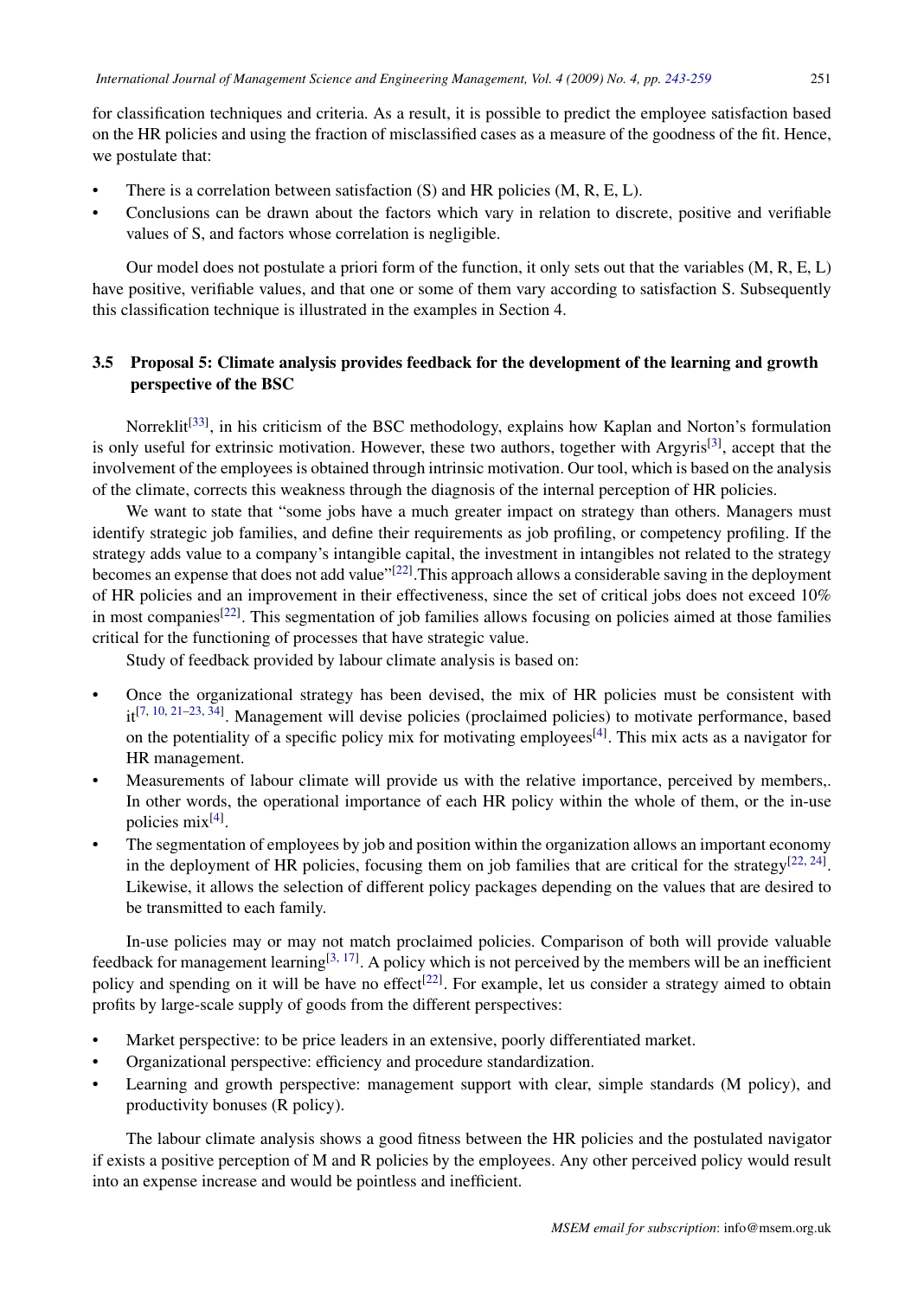### 3.6 Obtaining feedback on HR policies deployment

The proposals stated above are the basis of the model shown in Fig. 3 where the strategy, the HR policies and the labour climate interact and provide feedback on the fitness between the in-use HR policies and the proclaimed ones.



Fig. 3. A model of feedback on HR policies based on [4]

Top Management communicates to the managers the packages of HR policies defined to support the strategy of the company. These packages actually are an HR navigator, managers apply these policies according to their prejudices and behaviour patterns. Argyris and Schön<sup>[4]</sup> stated that people are often unaware of the disparity between their intentions and their actions; additionally, Korth<sup>[25]</sup> explains that defensiveness and patterns of reinforcing behaviour serve as obstacles to people's awareness of that incongruity.

While the results are not too far away from the forecasts or if deviations can be justified by prejudices and defensive routines, daily feedback reaches Top Management filtered by in-use policies and the organization does not react. However, when adverse deviations are maintained the organizational climate deteriorates, the filter fails and the news on problems on the organization itself reach Top Management.

The use of the climate to obtain strategic feedback on the deployment of the HR policies let management to avoid previous errors and uncover the underlying mental models related to the deviation on managers' performance. The feedback provided by the labour climate is really useful when it is able to point out the discrepancies between the proclaimed and in-use HR policies. Therefore, it becomes into a first order strategic tool able to assure that the HR policies established by top management are properly deployed.

### 4 Empirical validation

In order to validate the model and proposals detailed above, a methodology for the organizational diagnosis has been developed using quantitative and qualitative techniques. This methodology and the related tools have been applied to five organizations following the next steps: (1) asking top and intermediate managers on their vision of the organization and its future so that required HR policies packages emerge and outline a strategic navigator of the HR policies; (2) asking all individuals in each organizational unit to fill up a questionnaire (see Appendix) devised to measure their perceptions on the four basic motivational policies using a 1 to 5 Likert scale; (3) analysing the responses using statistical analysis, first to assure the reliability of the surveys (computing Chronbach's Alpha) and later to uncover the in-use HR policies performing a classification analysis using binary trees; and (4) identifying discrepancies between in-use and proclaimed HR policies.

We have applied this methodology to five organizational units from different companies, summing up 42 interviews with managers and 306 filled questionnaires. Tab. 4 summaries the results on the reliability analysis of the survey using Chronbach's alpha and reveals that item M4 should be eliminated and the questionnaire is acceptable.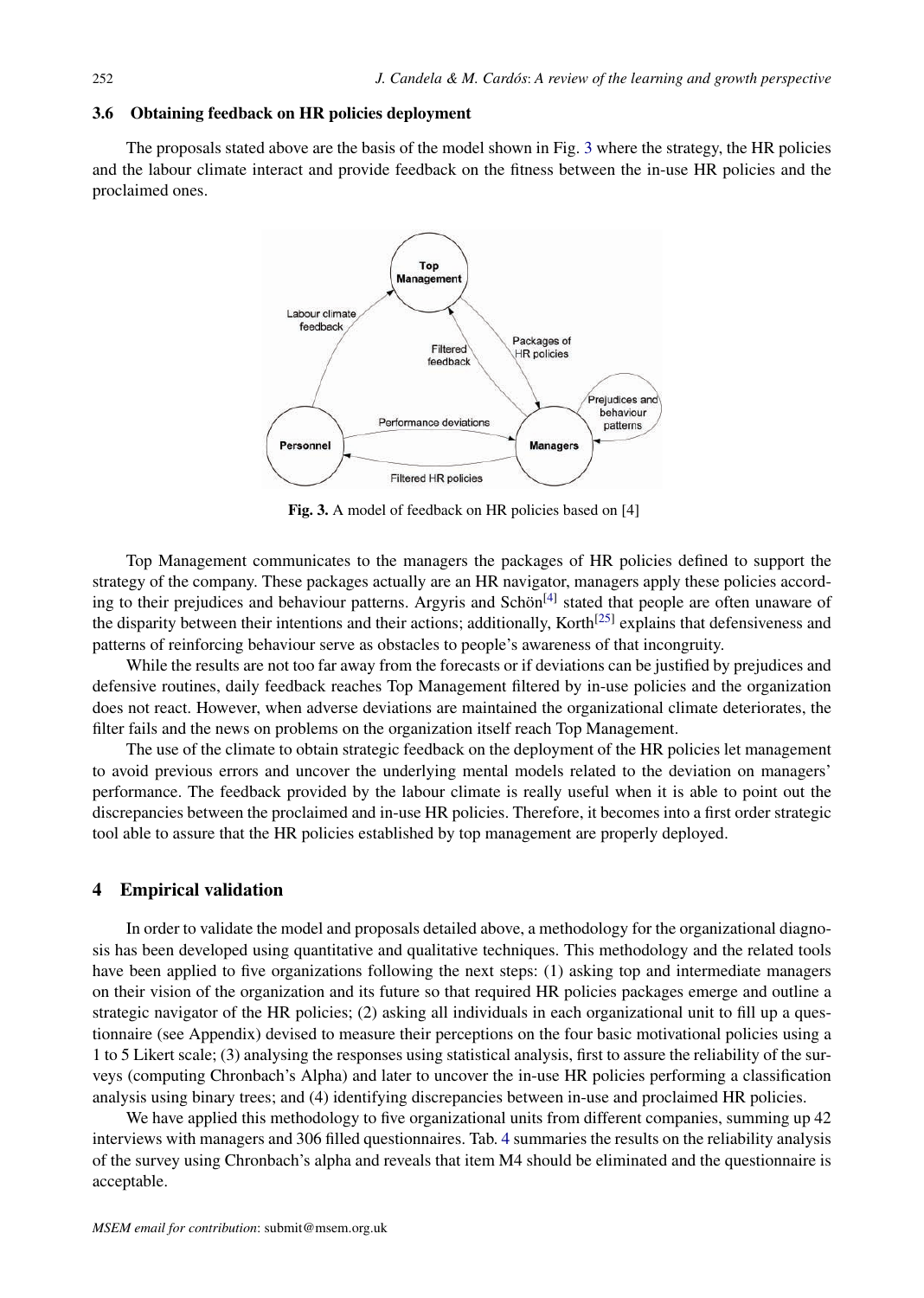|                 | Cronbach's Alpha |     |     | Eliminated questions |                |  |    |    |
|-----------------|------------------|-----|-----|----------------------|----------------|--|----|----|
| Organization    | M                |     | R   | E                    | M              |  | R  | E  |
| Council         | .76              | .85 | .80 | .76                  | M4             |  |    | E5 |
| Piedra y Mármol | .89              | .90 | .95 | .87                  | M4             |  | ۰  | E7 |
| Mantas SAL      | .76              | .66 | .89 | .71                  | M4             |  |    |    |
| Ingeniería      | .81              | .84 | .92 | .73                  | M <sub>4</sub> |  | R2 | E2 |
| Prefabricados   | .91              | .80 | .88 | .76                  | M4 M7          |  |    | E5 |
| Overall total   | .83              | .81 | .89 | .71                  | M <sub>4</sub> |  |    |    |

Table 4. Computed Cronbach's alpha

The statistical technique called binary classification trees proposes a classification scheme based on the characteristics of the individuals. In this approach the satisfaction of the individuals is explained by the four motivational policies; for example, in Fig. 4 we can see that the 35 individuals whose response to the questionnaire gives a measure of R less or equal than 2.5 present a low satisfaction, while to reach the highest satisfaction level (5) it is also necessary to obtain a value of M above 3.58. When applying this simple classification tree, 67% of the individuals' satisfaction is correctly predicted (see Fit ratio in Tab. 5) while just 4% present a deviation higher than one point (see Discrepancy ratio in Tab. 5). The purpose of this analysis is not to obtain a perfect fit of the data but to understand their structure, so a low discrepancy ratio is a good measure of fitness.

Table 5. Summary of the Classification Trees analysis

| Organization      | Cases | Final nodes | Fit ratio | Discrepancy ratio Significant factors |     |
|-------------------|-------|-------------|-----------|---------------------------------------|-----|
| Council           | 55    |             | .67       | .04                                   | R M |
| Piedra y Mármol   | 36    |             | .83       | .06                                   |     |
| <b>Mantas SAL</b> | 118   |             | .46       | .12                                   | M L |
| Ingeniería        | 56    |             | .79       | .00                                   | М   |
| Prefabricados     |       |             | .56       | .10                                   | E M |

#### 4.1 Case 1: Council

This is the Town Council of a small city of 15.000 inhabitants located in a growing industrial area. The incomes have risen during the last years and also the expenses and the total number of municipal employees. The Mayor and top managers consider that the deficiencies of the administrative process and the gaps in the implementation of information systems are obstacles to provide new services promised to the citizens. The main motivational policy should be Management support (M) as a primary basis for a bureaucratic administration being characterized by the development of procedures and information systems, training on the job and task supervision.

Responses obtained from a random sample of managers and members of the council staff reveal (see Fig. 4) that the dominant in-use HR policies are a mix of Reward (R) and Management support (M). The M policy is influential, but secondary and partial, in respect of the dominant R policy. Therefore, the fit is relatively unsatisfactory because of: (a) R seems to be the main policy but it is not a proclaimed policy; and (b) M policy appears just as a secondary policy. Personal qualitative interviews confirm this analysis.

Some improvement actions were suggested to clear these discrepancies such as: (a) review of the wages to assure equity; (b) strength procedures and information systems; and (c) implement bonuses for the managers to promote an effective supervision.

#### 4.2 Case 2: Piedra y Mármol (Administration Area)

The organizational unit we are dealing with is the administration area of a world-class group focused on marble quarries and tile production. Top management has identified performance issues related to order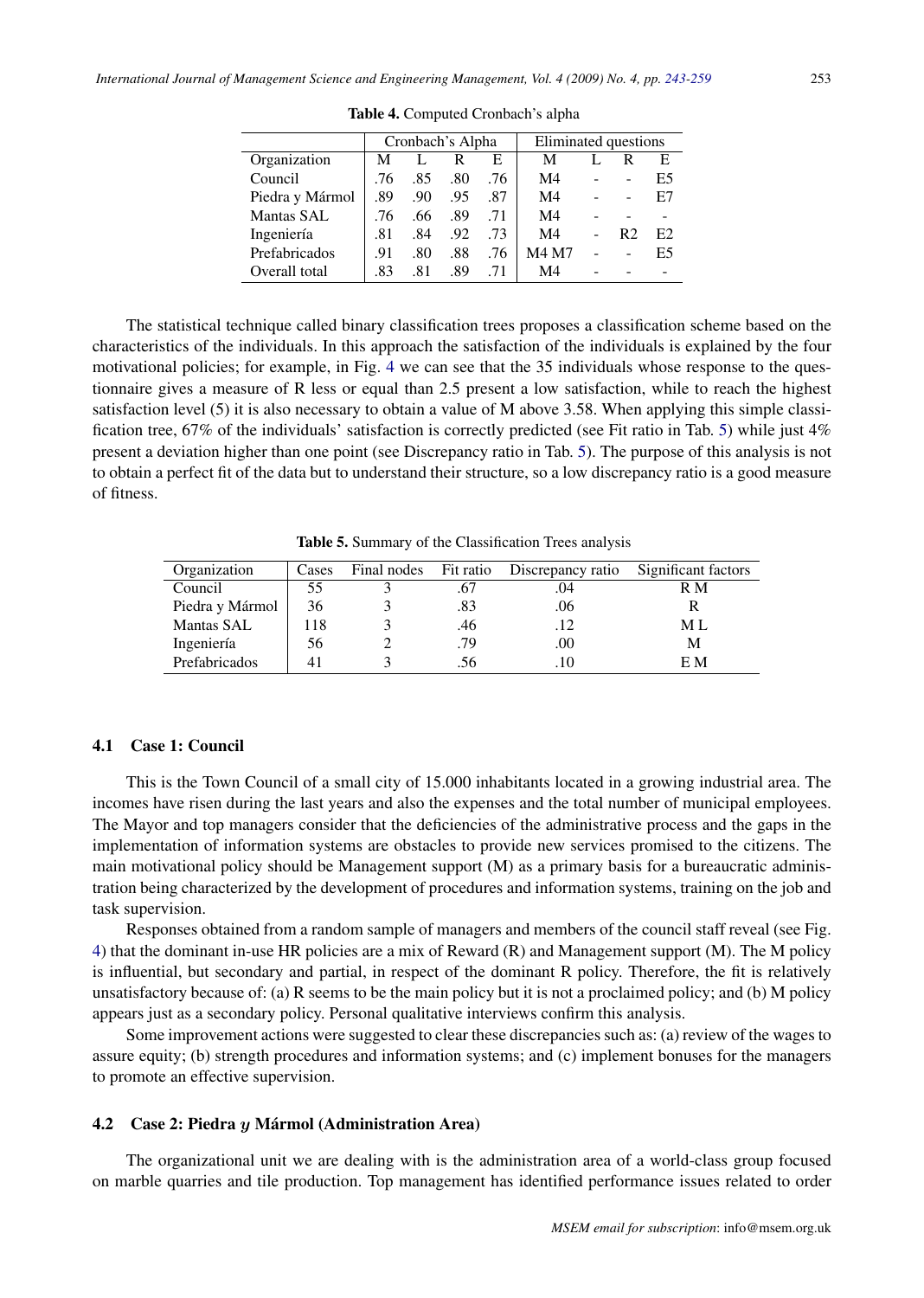

Fig. 4. Council Classification Tree

processing, customer risk management, order shipment and transportation and production planning. Consequently, Top management has set the following targets to be reached immediately: improvement of the procedures, effective supervision and more skilled employees. These targets clearly configure a HR policy dominated by Management support (M).

The analysis of the survey reveals that Reward (R) is the only in-use HR policy as shown in Fig. 5. This result is frankly unsatisfactory, reflecting the discontent detected in the personal random interviews, where the poor design of the procedures appeared continuously.



Fig. 5. Mármol  $y$  Piedra Classification Tree

The lack of perceived Management support (M) is originated by the recent decease of the founders of the company. The new Top management, basically composed by the sons of the founders, does not have the necessary experience or the leadership to manage the company; moreover, they have never trusted experienced managers to implement effective procedures and a suitable organizational structure. The dominant role of the Reward (R) can be interpreted as the last chance to retain employees in absence of any other policy.

Some improvement actions were suggested to strength Management support and reduce the worst effects of a low satisfaction with Reward: (a) review of the organizational chart to clarify responsibilities; (b) development of effective procedures; and (c) analysis of the positions to rationalize wages and bonuses.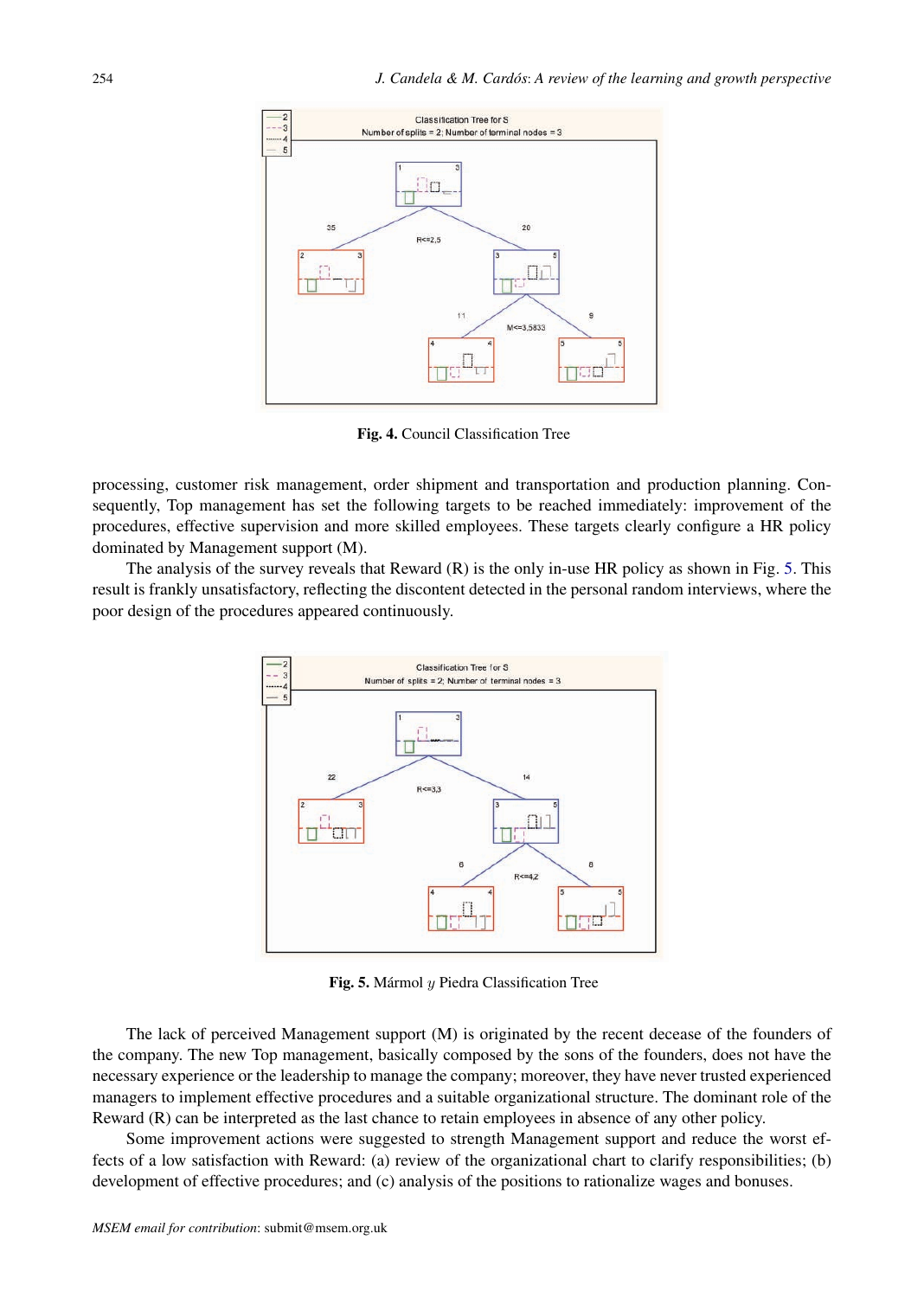# 4.3 Case 3: Mantas SAL

Mantas SAL is one of the most respected manufactures of bed clothes in an intermediate-high segment. This is a cooperative with expert top managers and medium aged skilled employees. The industrial facilities are modern and support a highly efficient integrated production process. Top managers point out the need of shorter customers lead time and order sizes to increase sales in certain markets; additionally it is increasingly important to integrate the quality into the management system and a broader distribution strategy. Therefore, the proclaimed HR policies are Management support (M) and Reward (R) and, in the future Empowerment (E):

- The first (M), based on the development of procedures and technical instructions, supervision and training; organization of supplies and maintenance activities, and dealing with personnel problems.
- The second (R) would be used as support for productivity policies and non-quality cost reduction.
- In order to carry out future strategies, sections related to customer service and distribution would require greater delegation of initiative and decision making (E).

The analysis of the survey shown in Fig. 6 reveals that M and L are the in-use policies. The main policy is the proclaimed one, so this is a relatively satisfactory fit. The absence of R reduces the available mechanisms to implement productivity and cost policies, but the presence of Lateral support (L) may offer an alternative way for their deployment. Finally, top management had not started yet the implementation of the new service and distribution strategies when the survey was run, so Empowerment (E) was not considered by the employees. These findings have been confirmed by random interviews with managers and employees.



Fig. 6. Mantas SAL Classification Tree

Some improvement actions were suggested to strength Management support and promote Reward and Empowerment: (a) development of effective procedures focused on cost and time reduction; (b) deep review of the incentive and bonus system, in particular for intermediate managers; and (c) deployment of a continuous improvement system to foster managers to propose initiatives and assume the involved risks.

# 4.4 Case 4: Engineering

The primary business of this company is to design and calculate the structures needed in civil engineering and home buildings. The work is organized by projects within a matrix organization. Top manager has recruited every engineer and technician, his management style is paternalist and is about to retire. In order to prepare the organization to cope with this change in top management, it has been established the need of a strong Management support (M) based on tight professional rules, and Empowerment (E) and Lateral support (L) in order to improve the performance of the matrix organization.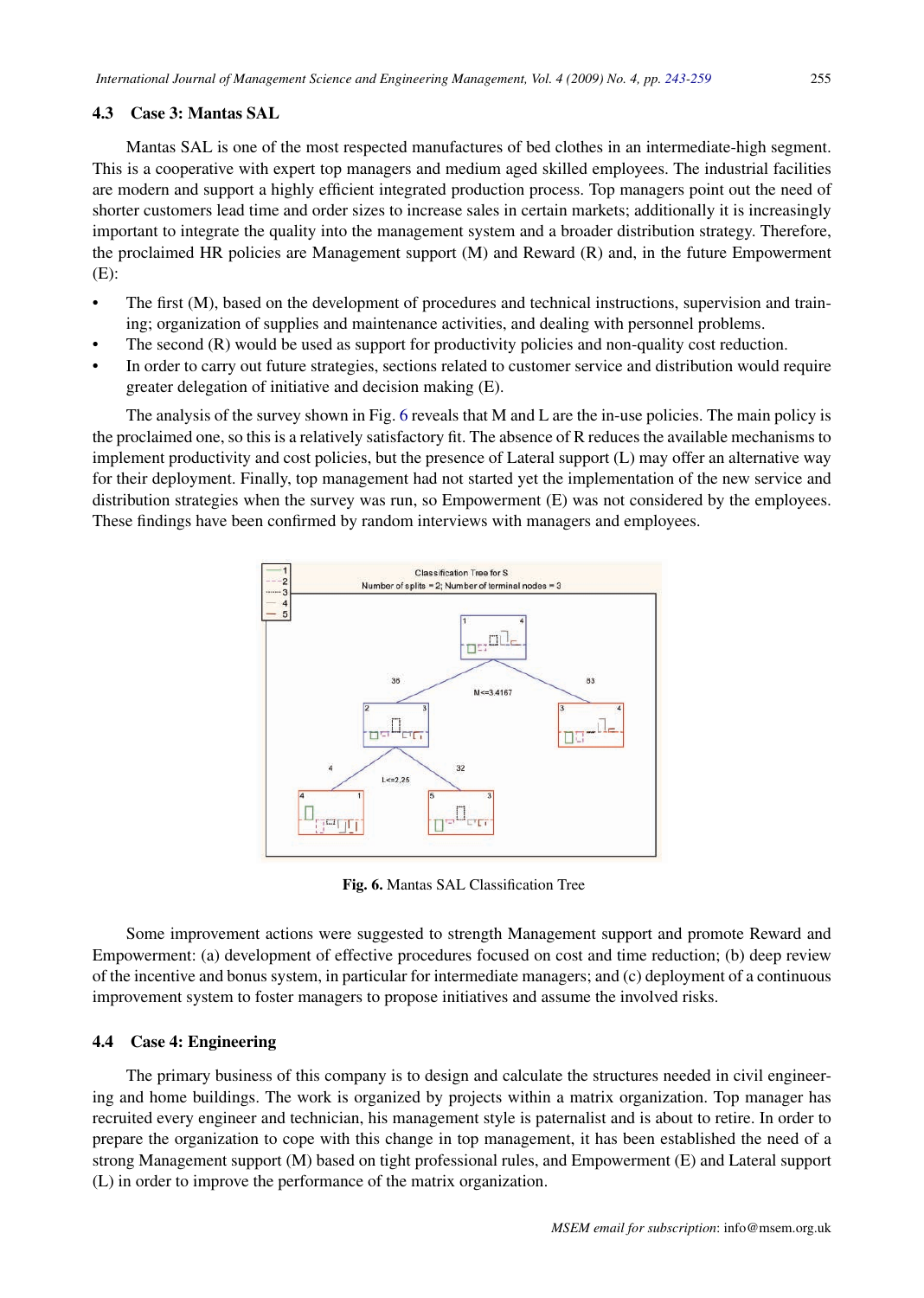

Fig. 7. Engineering Classification Tree

According to responses the survey shown in Fig. 7, the dominant HR policy has to do just with the Management support (M). This result indicates a clearly unsatisfactory fit. Personal interviews confirm a culture devoted to routine and little willingness to the risk-taking associated with innovation and achievement. Staff do not compete to increase their professional skills or proactiveness, but seeking for a close relationship with the top manager.

Some improvement actions were suggested to reduce the gap between proclaimed and in-use HR policies: (a) review of the organizational responsibilities to increase the ones assigned to managers; (b) training plan on managerial skills devoted to managers; (c) training plan on techniques and tools devoted to line positions; and (d) review of the procedures applied in the matrix organization.

### 4.5 Case 5. Prefabricados (Manufacturing and maintenance sections)

The primary business of this family owned company is the manufacturing of structural concrete elements for civil engineering. This analysis was performed on the manufacturing and maintenance sections. The deployment of the strategy outlined by the top manager requires the following HR policies: (a) Management support (M) as a basis to foster the continuous improvement of procedures, quick assimilation of these improvements and cost reduction; (b) Reward (R) aimed at promoting productivity at the plant while satisfying quality standards; and (c) Empowerment (E) was promoted amongst maintenance staff because of the existence of very strict safety regulations.

The result of the survey shown in Fig. 8 indicates a satisfactory fit in the maintenance section, compatible with the responses obtained in the personal interviews carried out. The result is less satisfactory in the manufacturing section due to the absence of the incentives policy, which highlights some leadership problems in the implementation of productivity policies, which had appeared in the random interviews and which are manifest in a trenchant unionization of plant personnel.

The main challenge the managers have to cope with is the deployment of a well design and accepted salary system, including an incentive scheme. The presence of the desired HR policies, Empowerment (E) and Management support (M), must help to successfully reach this target.

# 5 Conclusions

The five proposals we have presented in this paper enable us to construct a theoretical analytical model of labour climate. Our model includes just four variables and is relatively easy to apply but still powerful. First, it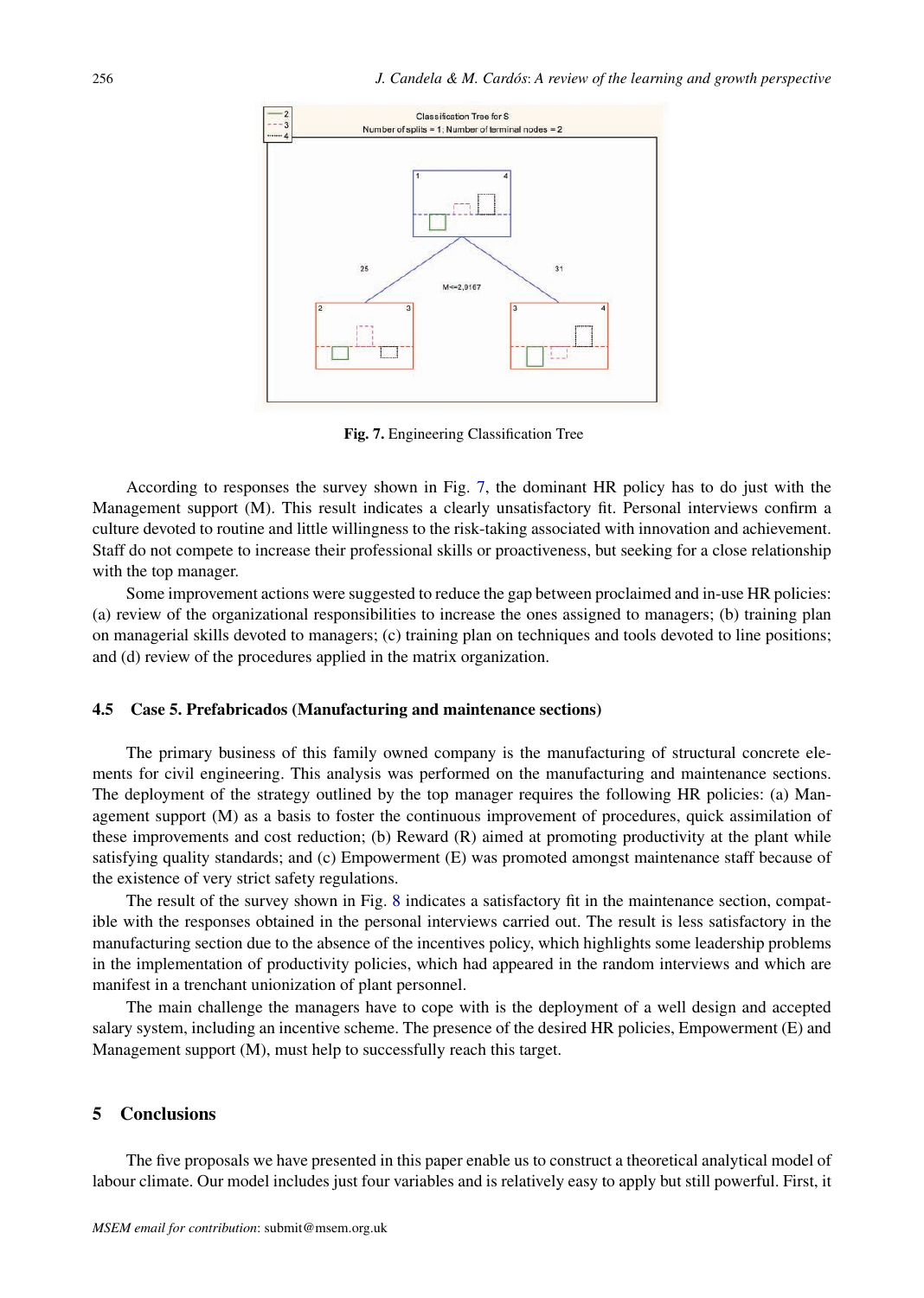

Fig. 8. Prefabricados Classification Tree

is able to characterize the labour climate of organizational units belonging to different economic sectors, company sizes, management styles and cultural environments. And second, this model provides feedback on the HR policies to evaluate the management performance in the organizational learning and growth perspective.

In Proposal 1, we see how labour climate, can reflect motivational policies with which management intends to achieve certain behaviours from its human resources.

In Proposal 2, the correlations matrix between HR motivational policies and learning process activities (Tab. 2) are given, in which we can see how: (a) Management support (M) correlates highly with consolidation and dissemination of learning; and (b) Lateral support (L) has a high correlation with dissemination, and is not indifferent to consolidation of learning as knowledge of the organization. In both cases, the idiosyncratic nature of the process must be observed. Therefore, Management support is, a necessary factor, but not sufficient, for the learning process to operate.

In Proposal 3, we have seen that organizations do not base their performance on employee satisfaction, but rather on a particular kind of involvement, which is specific to each particular business strategy and can be seen as a navigator (a specific mix of HR policies). For the strategy deployment to be successful, a specific package of HR policies is needed to foster the kind of organizational behaviour required.

In Proposal 4 we have outlined a quantitative methodology, based on classification trees, to correlate employee satisfaction with current motivational policies. This approach requires no previous assumption or knowledge on the functional relationship between the variables, which has so far been a significant barrier to research HR policies in this context.

The comparison between what managers intend to do (proclaimed policies) and what they actually obtain (in-use policies) provides information on the decisions that management should take, in order to fit the behaviour of human resources to the strategic requirements, as explained in Proposal 5.

Finally, applying the proposed methodology in different organizations, we have been able to analyse their HR policies in relation to the strategy, to make a diagnosis of management performance in human resources and establish the strategic gaps between planned and deployed HR policies.

Therefore, labour climate analysis may provide useful tools for the development of the learning and growth perspective within the Balanced Scorecard.

### References

- [1] R. Altman. Forecasting your organizational climate. *Chicago: Journal of Property Management*, 2000, 65(4): 62–65.
- [2] C. Argyris. *Management and Organizational Development*. Mc Grau Hill, 1971.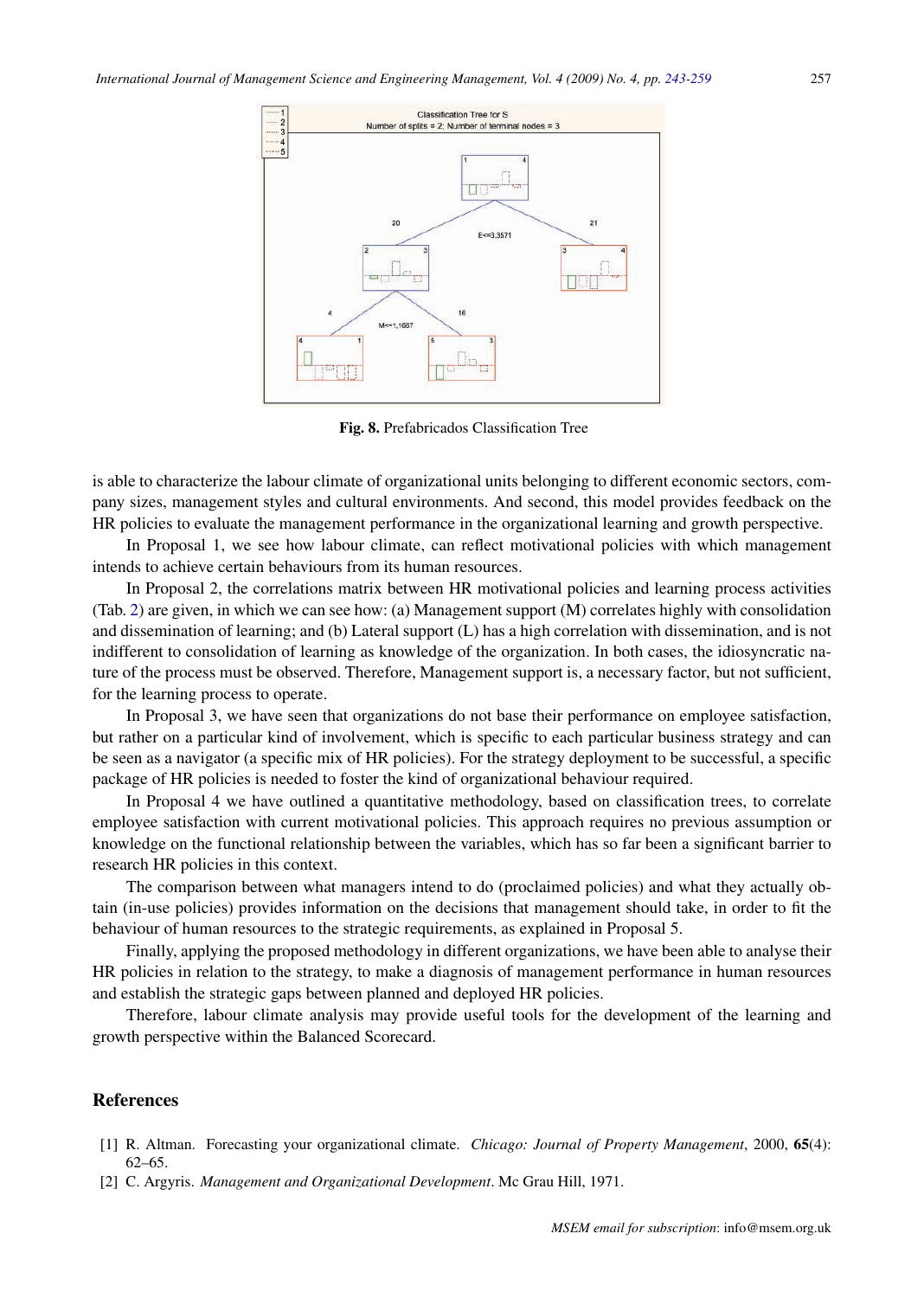- [3] C. Argyris. Actionable knowledge: Design causality in the service of consequential theory. *The Journal of Applied Behavior Science*, 1996, 390–406.
- [4] C. Argyris, D. Schön. *Reading Organizational Learning II, Theory, Methods and Practice*. M. A. Addisson Wesley, 1996.
- [5] R. Beatty, M. Huselid, C. Schneir. El nuevo papel de los rr.hh. para influir sobre el funcionamiento organizativo: de socios a intrpretes. 2003.
- [6] J. Campbell, M. Dunnette, et al. *Managerial behavior performance and effectiveness*. Mc Graw Hill, 1970.
- [7] P. Capelli, A. Crocker-Heffter. Distinctive human resources are firm's core competences. *Organizational Dynamics*, 1996, 7–22.
- [8] J. Chatzkel. The 1st world conference on intellectual capital for communities in the knowledge economy, nations, regions and cities. *Journal of Intellectual Capital*, 2006, 7(2): 272–282.
- [9] M. Crossan, H. Lane, R. White. An organizational learning framework: From intuition to institution. *Academy of Management Journal*, 1999, 24(3): 522–537.
- [10] M. Duffie. Human resource bundles and manufacturing performance: organizational logic and flexible production systems in the word auto industry. *Industrial and Labor Relation Review*, 1995, 48(2): 197–221.
- [11] M. Easterby-Smith, M. Crossan, D. Nicoline. Organizational learning; debates past, present and future. *Journal of Management Studies*, 2000, 37(6): 784–796.
- [12] D. Guest, N. Conway, Dewe. Using sequential tree analysis to search for "bundles" of hr practices. *Human Resource Management Journal*, 2004, 14(1): 79–96.
- [13] D. Guest, J. Michie, et al. Human resource management and corporate performance in the uk. *British Journal of Industrial Relations*, 2003, 41(2): 291–314.
- [14] K. Handley, A. Sturdy, et al. Within and beyond communities of practice: Making sense of learning through participation, identity and practice. *Journal of Management Studies*, 2006, 43(3): 641–653.
- [15] B. Hayes, S. Bartle, D. Mayor. Climate for oportunity. a conceptual model. *Human Resources Management Review*, 2002, 12: 445–468.
- [16] Kamoche, F. Mueller. Human resource management and the appropriate learning perspective. *Human Relations Rev*, 1998, 51(8): 1033–1060.
- [17] R. Kaplan. Innovation action research: Creating new management theory and practice. *Journal of Management Accounting Research*, 1998, 10: 89–118.
- [18] R. Kaplan, D. Norton. Putting the balance scorecard to work. *Harvard Business Review*, 1993, 71(5): 134–147.
- [19] R. Kaplan, D. Norton. Strategic learning & the balanced scorecard. *Chicago: Strategy & Leadership*, 1996, 24(5): 18.
- [20] R. Kaplan, D. Norton. *The Balanced Scorecard*. 2000.
- [21] R. Kaplan, D. Norton. Having trouble with your strategy? Then map it. *Harvard Business Review*, 2000, 167–175.
- [22] R. Kaplan, D. Norton. Measuring the strategic readiness of intangible assets. *Harvard Business Review*, 2004, 52–63.
- [23] R. Kaplan, D. Norton. The office of strategy management. *Harvard Business Review*, 2005, 72–80.
- [24] R. Kaplan, D. Norton. How to implement a new strategy without disrupting your organization. *Harvard Business Review*, 2006, 102–108.
- [25] S. Korth. Single and double-loop learning: Exploring potential influence of cognitive style. *Organizational Development Journal*, 2000, 18(3): 87–98.
- [26] E. Lawler. Creating the haig involvement organization. *Organizing for the Future, Cap VII*, 1993. San Francisco: Jossey Bass Publishers.
- [27] H. Mintzberg. *The Rise and Fall of Strategic Planning*. New York: The Free Press, 1994.
- [28] H. Mintzberg. A guide to strategic positioning. *The Strategy Process*, 1998. Prentice Hall Europe.
- [29] S. Mooraj, D. Oyon, D. Hostetler. The balance scorecard: a necessary good or an unnecessary evil? *European Management Journal*, 1999, 17(5): 481–491.
- [30] J. Mouritsen, H. Thorsgaard-Larsen, P. Bukh. Dealing with the knowledge economy: intellectual capital versus balanced scorecard. *Journal of Intellectual Capital*, 2005, 6: 8–27.
- [31] I. Nonaka, H. Takeuchi. *The Knowledge Creating Company*. Oxford University Press, 1995.
- [32] H. Norreklit. The balance on the balanced scorecard a critical analysis of some of its assumptions. *Management Accounting Research*, 2000, 11: 65–88.
- [33] H. Norreklit. The balanced scorecard: what is the score? A rhetorical analysis of the balanced scorecard. *Accounting Organization and Society*, 2003, 28: 591–619.
- [34] E. Olson, S. Slater. The balanced scorecard, competitive strategy, and performance. *Business Horizon*, 2002, 11–16.
- [35] B. Rayton. Examining the interconnection of job satisfaction and organizational commitment: an application of the bivariate probit model. *Human Resource Management*, 2006, 17(1): 139–154.